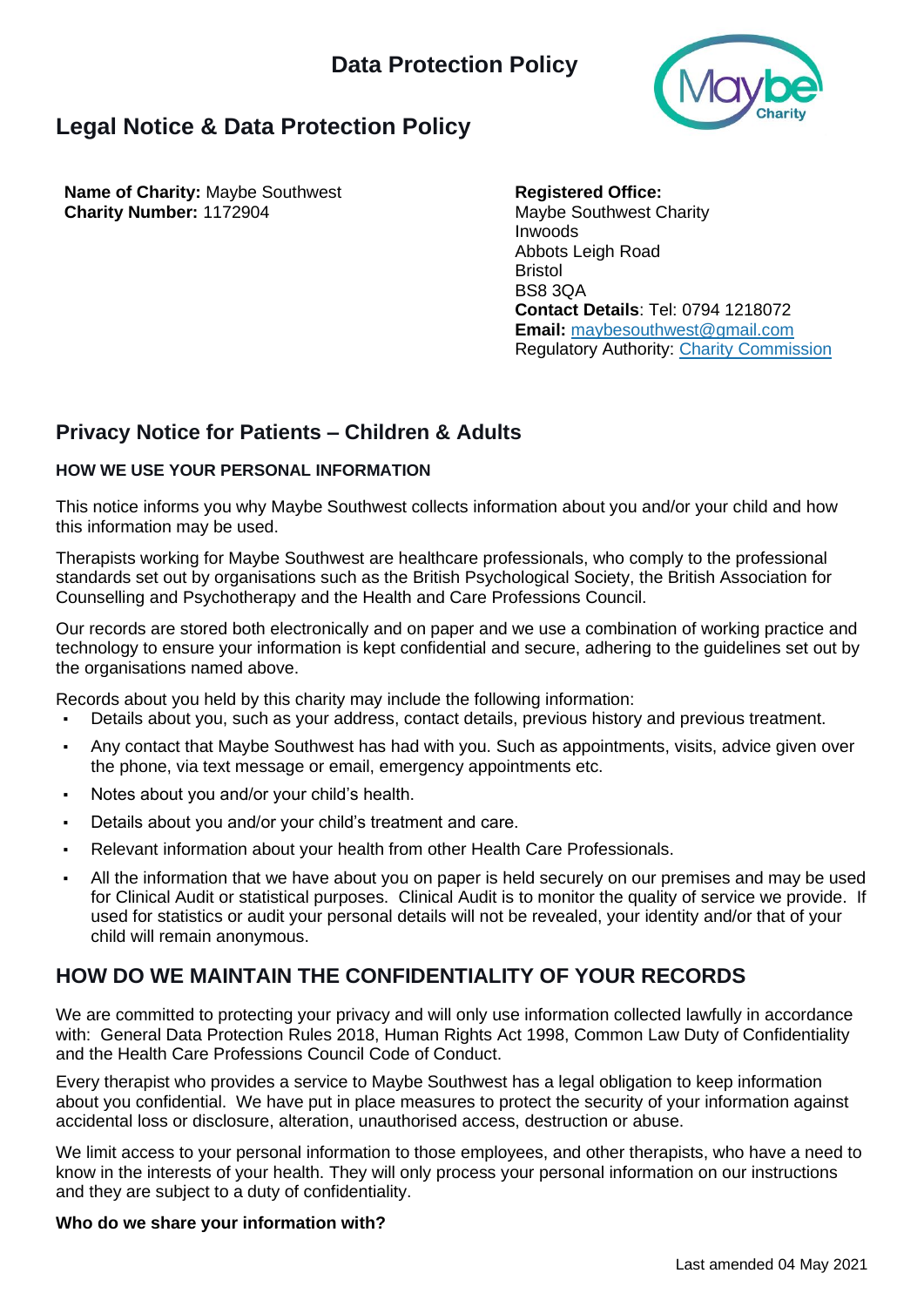# **Data Protection Policy**



We only pass on information about you to others if there is a genuine need for it and you have given your consent; for instance, your GP, an alternative therapist or other health care professionals, a solicitor or for court proceedings. However, **information may be passed on without your consent if we believe you or another person are at risk of harm**.

We will not disclose any information about you to any third party without your consent or in case of a child's information the parental consent, unless there are **exceptional circumstances (i.e. life or death situations), where the law requires information to be passed on and/or in accordance with the Caldicott principles.**

#### **ACCESS TO YOUR PERSONAL INFORMATION**

You have a right, under the General Data Protection Rules 2018, to request access to view or obtain copies of the information Maybe Southwest holds about you and to have it amended should it be inaccurate. In order to request this you need to make a request in writing, giving us proof of name (Photo ID) so that your identity can be verified. There is no charge for copies of the information held in your file. We are required to respond to you within 30 days.

#### **HOW LONG WE KEEP YOUR DATA**

In line with data protection principles, we only keep your data for as long as we need it for, which will be a minimum of the duration of your being a client with us and an additional eight years after the end of treatment, in keeping with the guidelines of the professional bodies stated above. In the case of children data will be kept until their 25th birthday.

To determine the appropriate retention period for personal data beyond eight years we consider the amount, nature, and sensitivity of the personal data, the potential risk of harm from unauthorised use or disclosure of your personal data, the purposes for which we process your personal data and whether we can achieve those purposes through other means and the applicable legal requirements. Once we no longer have a lawful use for retaining your information, we will dispose of it in a secure manner that maintains data security.

In some circumstances we may anonymise your personal information so that it can no longer be associated with you, in which case we may use such information without further notice to you.

#### **RIGHT TO WITHDRAW CONSENT**

Where you have provided consent to the collection, processing and transfer of your data, you have the right to withdraw that consent at any time. (Due to safety concerns, Maybe Southwest may not be able to provide a service to you without certain personal data storage consent.) In some cases, we may continue to keep the data to comply with the legal requirements as outlined by the professional bodies stated above. To withdraw consent, contact Dr. Sarah Pitt.

#### **OBJECTIONS/COMPLAINTS**

Should you have any concerns about how your information is managed at Maybe Southwest, in the first instance, please contact the Charity Director, Dr. Sarah Pitt. If you are still unhappy following a review by the Charity Director, you can then complain to the Information Commissioner's Office at [www.ico.gov.uk.](http://www.ico.gov.uk/)

#### **CHANGE OF DETAILS**

It is important that you tell the person treating you if any of your details such as your name or address have changed or if any of your details such as date of birth is incorrect in order for us to correct it.

**NOTIFICATION & DATA CONTROLLER:** Dr Sarah Pitt is registered with the Information Commissioner's Office as the Data Controller for Maybe Southwest Charity.